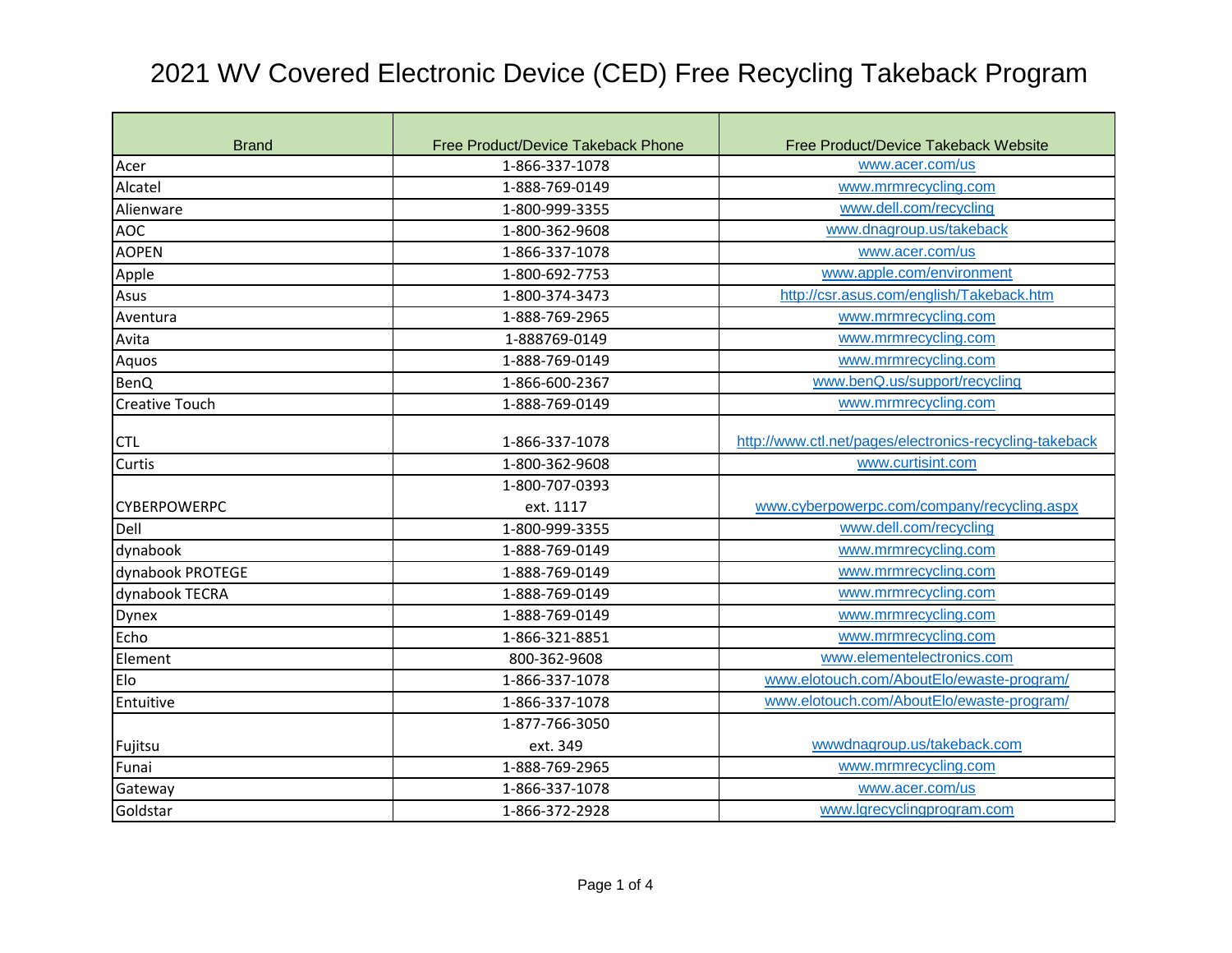|                             |                | http://support.google.com/googleplay/answer/3036017?rd= |
|-----------------------------|----------------|---------------------------------------------------------|
| Google Chromebook           | 1-866-337-1078 |                                                         |
| <b>GPX</b>                  | 1-866-337-1078 | www.dpiinc.com/recycling                                |
| GrandPad                    | 1-866-337-1078 | www.acer.com/us                                         |
| <b>Hewlett Packard (HP)</b> | 1-800-340-2445 | www.hp.com/recycle                                      |
| Hisense                     | 1-888-769-2965 | www.mrmrecycling.com                                    |
| Hitachi                     | 1-888-769-2965 | www.mrmrecycling.com                                    |
| IBuypower                   | 1-800-362-9608 | www.ibuypower.com                                       |
| ilive                       | 1-866-337-1078 | www.dpiinc.com/recycling                                |
| InnoTab                     | 1-866-337-1078 | http://www.vtechkids.com/support/ecycle                 |
| Insignia                    | 1-888-769-0149 | www.mrmrecycling.com                                    |
|                             |                | www.intel.com/content/www/us/en/nuc-compute-stick-      |
| Intel                       |                | recycling-program-html                                  |
| <b>JVC</b>                  | 1-888-769-2965 | www.mrmrecycling.com                                    |
| <b>Kidz Delight</b>         | 1-888-769-2965 | www.mrmrecycling.com                                    |
| Kindle (Fire & E-readers)   | 1-866-321-8851 | www.mrmrecycling.com                                    |
| Klu                         | 1-800-362-9608 | www.dnagroup.us/takeback                                |
| Kyocera                     | 1-888-388-7849 | www.secondwaverecycling.com                             |
| Leapfrog                    | 1-866-337-1078 | http://www.vtechkids.com/support/ecycle                 |
| LG                          | 1-866-372-2928 | www.lgrecyclingprogram.com                              |
| Magnavox                    | 1-888-769-0149 | www.mrmrecycling.com                                    |
| Memorex                     | 1-866-337-1078 | www.dpiinc.com/recycling                                |
| Microsoft Surface           | 1-866-337-1078 | https://www.motorola.com/us/about/recycling-us          |
| Motorola                    | 1-866-337-1078 | https://www.motorola.com/us/about/recycling-us          |
| Nintendo                    | 1-800-255-3700 | http://www.nintendo.com/consumer/recycle.jsp            |
| <b>NOOK</b>                 | 1-888-769-0149 | www.mrmrecycling.com                                    |
| Onn                         | 1-888-769-0149 | www.mrmrecycling.com                                    |
|                             |                | www.oracle.com/us/products/servvers-storage/take-back-  |
| Oracle                      | 1-800-633-0738 | and-recycling/index.html                                |
|                             |                | www.oracle.com/us/products/servvers-storage/take-back-  |
| Oracle MICROS               | 1-800-633-0738 | and-recycling/index.html                                |
| oCosmo                      | 1-888-580-5588 | http://www.sceptre.com/recycling.html                   |
| Pansonic Toughbook          | 1-888-769-0149 | www.mrmrecycling.com                                    |
| <b>Philips</b>              | 1-888-769-0149 | www.mrmrecycling.com                                    |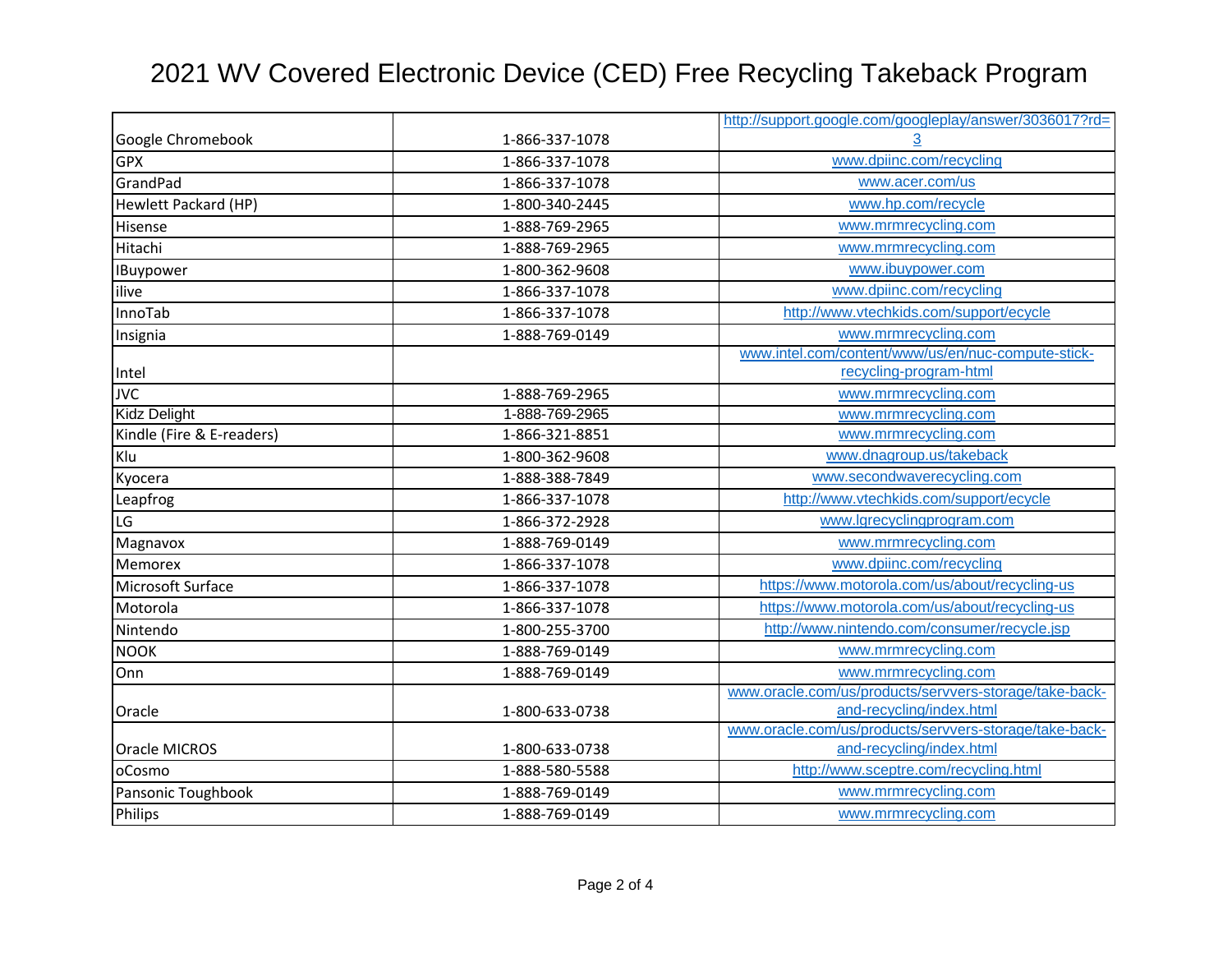| Philips (Monitors)                       | 1-800-362-9608 | www.dnagroup.us/takeback                                |
|------------------------------------------|----------------|---------------------------------------------------------|
|                                          |                | http://support.google.com/googleplay/answer/3036017?rd= |
| Pixel                                    | 1-866-337-1078 |                                                         |
| Planar                                   | 1-866-752-6271 | www.planar.com/about/green/us/                          |
| Polaroid                                 | 1-888-769-0149 | www.mrmrecycling.com                                    |
| Polycom Teleconferencing                 | 1-866-337-1078 | www.polycomtakeback.rlgamericas.com                     |
|                                          |                |                                                         |
| Polycom (Accordent) - Dell PC base units | 1-866-337-1078 | www.polycomtakeback.rlgamericas.com                     |
| Portal                                   | 650-543-4800   | www.portal.h2c-takeback.com                             |
| <b>Project Nursery</b>                   | 1-888-769-0149 | www.mrmrecycling.com                                    |
|                                          |                | http://support.google.com/googleplay/answer/3036017?rd= |
| Project Tango                            | 1-866-337-1078 |                                                         |
| Promethean                               | 1-866-337-1078 | www.promethean.com                                      |
| Proscan                                  | 1-800-362-9608 | www.dnagroup.us/takeback                                |
| Razer                                    | 1-800-362-9608 | www.dnagroup.us/takeback                                |
| <b>RCA</b>                               | 1-888769-0149  | www.mrmrecycling.com                                    |
| RCA (TVs)                                | 1-800-362-9608 | www.dnagroup.us/takeback                                |
| <b>ROG (Republic of Gamers)</b>          | 1-800-374-3473 | http://csr.asus.com/english/Takeback.htm                |
| Samsung                                  | 1-877-278-0799 | www.samsung.com/recyclingdirect                         |
| Sansui                                   | 1-888-769-2965 | www.mrmrecycling.com                                    |
| Sanyo                                    | 1-888-769-2965 | www.mrmrecycling.com                                    |
| Sceptre                                  | 1-888-580-5588 | http://www.sceptre.com/recycling.html                   |
| Sharp (Television)                       | 1-888-769-0149 | www.mrmrecycling.com                                    |
| Sharp (Display)                          | 1-888-769-0149 | www.mrmrecycling.com                                    |
| Skyworth                                 | 1-800-362-9608 | www.dnagroup.us/takeback                                |
|                                          |                | http://e-stewards.org/recycler/electronic-recyclers-    |
| Sony                                     | 1-888-769-0149 | international/                                          |
|                                          |                | www.oracle.com/us/products/servvers-storage/take-back-  |
| Sun                                      | 1-800-633-0738 | and-recycling/index.html                                |
| SunBrite                                 | 1-888-769-0149 | www.mrmrecycling.com                                    |
|                                          |                | www.oracle.com/us/products/servvers-storage/take-back-  |
| Sun Microsystems                         | 1-800-633-0738 | and-recycling/index.html                                |
| Sylvania                                 | 1-800-362-9608 | www.dnagroup.us/takeback                                |
| Symphonic                                | 1-888-769-2965 | www.mrmrecycling.com                                    |